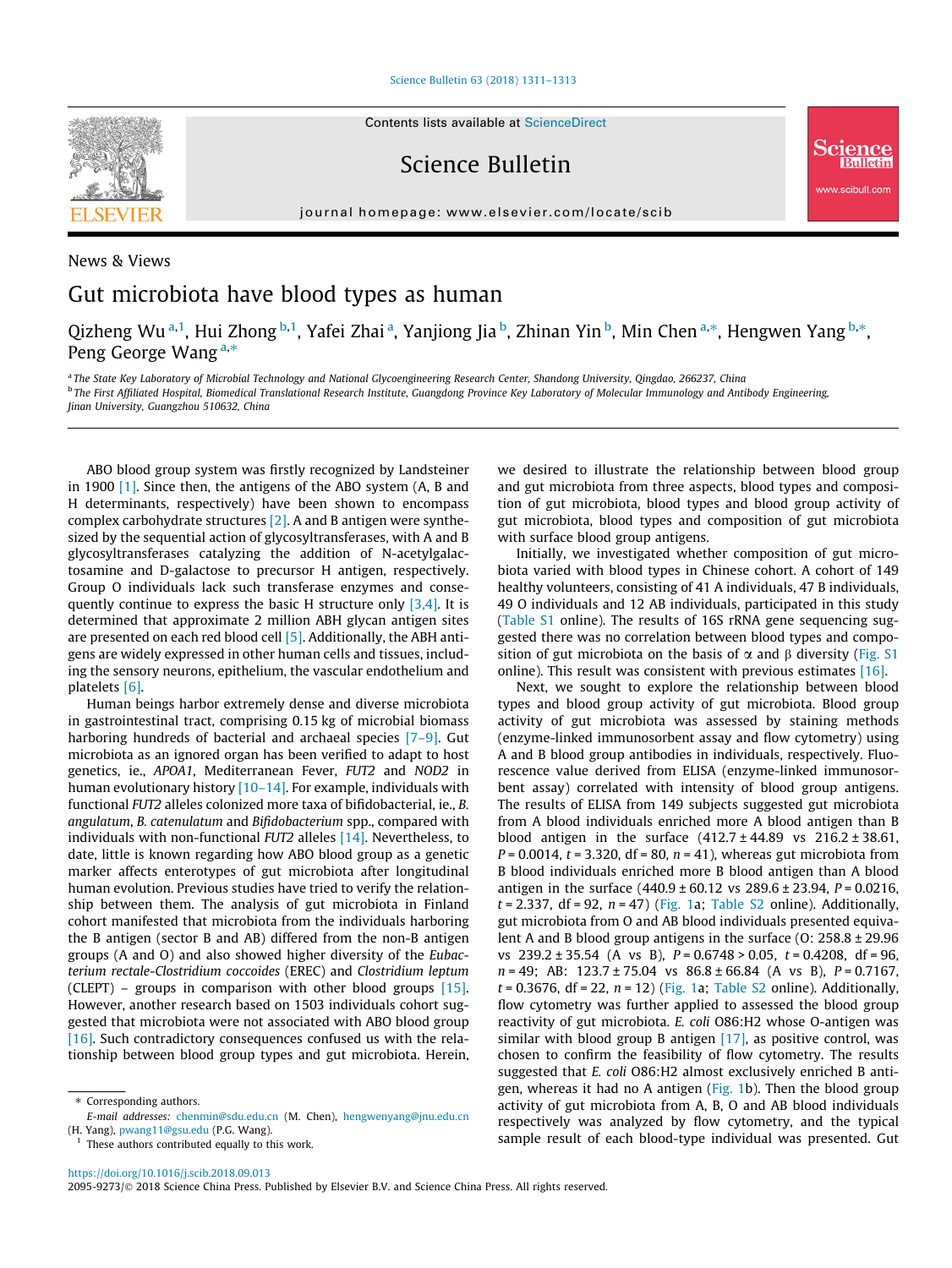<span id="page-1-0"></span>

Fig. 1. The amount of A or B blood group antigen in gut microbial surface from four blood-type individuals (a). The detection of blood group antigens of E.coli O86:H2 (b), Aindividual gut microbiota (c), B-individual gut microbiota (d), O-individual gut microbiota (e) and AB-individual gut microbiota (f) by flow cytometry. The composition of gut microbiota with A blood group (GMA) antigen and B blood group antigen (GMB) at phylum level (g).

microbiota from A and B blood individuals enriched self-blood group antigen (Fig. 1c, d). Additionally, gut microbiota from O blood individual presented no A and B blood group antigens (Fig. 1e), while gut microbiota from AB blood individual presented A and B blood group antigens simultaneously (Fig. 1f). However, divergence emerged between the data of ELISA and flow cytometry about blood group activity of O-individual gut microbiota, which profound works need to illustrate. Together, these data indicated that gut microbiota of human beings enriched more self-blood group antigens, declaring gut microbiota as an organ of human body was identical to other organs expressing self-blood group antigens.

Ultimately, these observations prompted us to identify gut microbiota with A or B blood group antigen in the surface. Therefore, we purified and characterized gut microbiota expressing blood group antigens by the combination of immunomagnetic beads and 16S rRNA sequencing (Fig. S2 online). E. coli O86:H2 as positive control was incubated respectively with immunomagnetic beads binding A or B blood antibody, confirming the specificity of immunomagnetic beads. Notably, the results of transmission electron microscope suggested that immunomagnetic beads with B blood antibody exclusively bound to E. coli O86:H2 (Fig. S3b

online), whereas immunomagnetic beads with A blood antibody were unable to bind to it (Fig. S3a online). Then the credible immunomagnetic beads with blood group antibody were utilized to separate gut microbiota with A blood antigen (GMA) from 10 A blood individuals and gut microbiota with B blood group antigen (GMB) from 10 B blood individuals, respectively (Table S3 online). After separation, analysis of 16S rRNA gene sequencing suggested gut microbiota with A or B blood group antigen showed a parallel but typically distinct pattern of microbial taxa. The predominant subsets of GMA resembled that of GMB, Firmicute (26.61% vs 52.43%, GMA vs GMB), Proteobacteria (40.86% vs 19.69%, GMA vs GMB), Bacteroidetes (28.57, vs 24.04%, GMA vs GMB) (Fig. 1g). However, analysis of  $\beta$  diversity suggested that a few subsets of GMA was dramatically different from that of GMB (Fig. S4 online), in which eight phyla were different significantly between GMA and GMB, including AD3, Acidobacteria, Actinobacteria, Chloroflexi, Firmicutes, OD1, Planctomycetes, Proteobacteria (P < 0.05) (Table S4). Proteobacteria (40.86%) and Firmicute (52.43%) were the most abundant taxa in GMA and GMB, respectively (Fig. 1g). Additionally, AD3, Chlamydiae, Chloroflexi, Crenarchaeota, Elusimicrobia, GAL15, OD1, Planctomycetes, Spirochaetes and WPS-2 were unique